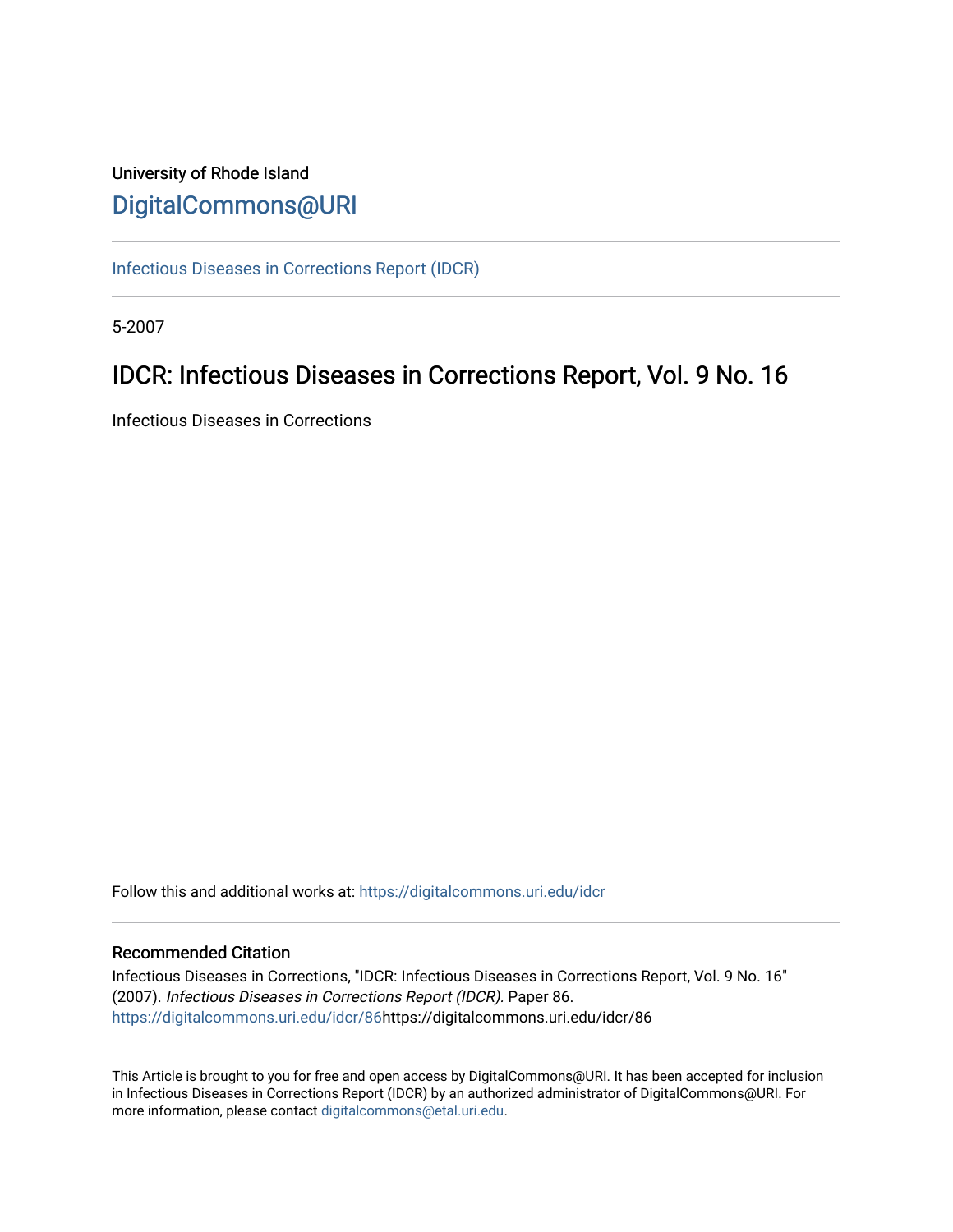

#### **FORMERLY HEPP Report**

May 2007 Vol. 9, Issue 16

# **INFECTIOUS DISEASES IN CORRECTIONS REPORT**

**JOINTLY SPONSORED BY MEDICAL EDUCATION COLLABORATIVE, INC.**

### **ABOUT IDCR**

## **TB IN CORRECTIONS: CONSTANT COMPANION AND FUTURE SCOURGE**

*IDCR, a forum for correctional problem solving, targets correctional physicians, nurses, administrators, outreach workers, and case managers. Published monthly and distributed by email and fax, IDCR provides up-to-the moment information on HIV/AIDS, hepatitis, and other infectious diseases, as well as efficient ways to administer treatment in the correctional environment. Continuing Medical Education credits are provided by Medical Education Collaborative (MEC). This activity is jointly sponsored by IDCR and Medical Education Collaborative (MEC). IDCR is distributed to all members of the Society of Correctional Physicians (SCP) within the SCP publication, CorrDocs (www.corrdocs.org).*

*IDCR and AAHIVM have united to improve the quality of health care delivery in the nation's correctional facilities by leveraging the knowledge, experience and resources of two diverse and accomplished groups of HIV and correctional health care experts.* 

#### **EXECUTIVE EDITOR Anne S. De Groot, MD** *Associate Professor of Medicine (Adjunct) Brown Medical School*

**CHIEF EDITOR David A. Wohl, MD** *Associate Professor of Medicine University of North Carolina*

*AIDS Clinical Research Unit* **DEPUTY EDITORS Joseph Bick, MD** *Chief Medical Officer, California Medical Facility, California Department of Corrections*

> **Renee Ridzon, MD** *Consultant*

### **SUPPORTERS**

*IDCR is grateful for the support of the following companies through unrestricted educational grants:*

*Major Support: Abbott Laboratories and Roche Pharmaceuticals.* 

*Sustaining: Gilead Sciences, Inc., GlaxoSmithKline, Schering-Plough Corp., Tibotec Therapeutics, Boehringer- Ingelheim* **Renee Ridzon, MD** Senior Program Officer Bill and Melinda Gates Foundation

#### **Anne S. De Groot, MD**

Associate Professor of Medicine (Adjunct) The Warren Alpert Medical School of Brown **University** 

**Dislosures:** ADG: Virco, Consultant, Speaker's Bureau; RR: Nothing to disclose

#### **Introduction**

**IDCR** 

Tuberculosis (TB) has recently regained attention in the international infectious disease news with the emergence of disease caused by highly drugresistant strains of Mycobacterium tuberculosis in South Africa and the former Soviet Union. This highly resistant form of disease is called extensively drug resistant TB or "XDR TB" and is caused by isolates that have developed not only resistance to isoniazid and rifampin, but also to a fluoroquinolone and at least one of three injectable second-line drugs (i.e., amikacin, kanamycin, or capreomycin).1

The spread of TB and XDR TB is fueled by poor access to TB care, crowding, and the HIV epi-demic.2 In the former Soviet Union, a weakened public health system has contributed to the emergence and spread of resistant TB - especially in prison settings. The epidemics of injection drugs and TB have converged in Soviet prisons, a problem that is compounded by frequent interruptions of TB medication supply and antiquated approaches to care.<sup>3</sup>

#### **Box 1. Definitions of MDR and XDR TB**

**MDR TB,** or multidrug-resistant TB, is a specific form of drug-resistant TB. It occurs when the TB bacteria are resistant to at least isoniazid and rifampicin, two first line TB drugs.

**XDR TB,** or extensively drug-resistant TB is caused by an organism that in addition to being resistant to isoniazid and rifampin (MDR) also has resistance to any fluoroquinolone and at least one of three injectable second-line drugs (capreomycin, kanamycin, and amikacin).

While XDR TB is still not common (of 17,690 M. tuberculosis isolates obtained world-wide in 2003- 2004, 20% were from patients with multidrug resistant (MDR) TB [i.e., resistant to isoniazid and rifampicin] and 2% were from patients with XDR TB) 1, the emergence of XDR TB in prison settings in the former Soviet Union, and the spread of XDR to the outside communities to which inmates and correctional officers belong, illustrates once again the important role that front-line professionals such as correctional health providers have to play in protecting the health of their charges and communities. This issue of *IDCR* will address a matter of perennial concern: TB treatment and prevention in correctional facilities.

#### **XDR and MDR TB Prevalence**

The emergence of resistance to anti-TB drugs is a phenomenon that occurs primarily due to poor TB control and inadequate management of TB disease. Problems include incorrect drug prescribing practices by providers, poor quality or erratic supply of drugs, and patient non-adherence.

XDR TB has been identified in all regions of the world but is most frequent in the countries of the former Soviet Union and in Asia. In the United States, 4% of MDR TB cases met the criteria for XDR TB. In Latvia, a country with one of the highest rates of MDR TB, 19% of MDR TB cases met the XDR TB criteria. Separate data on a recent outbreak of XDR TB in a population of HIV-infected patients in Kwazulu-Natal in South Africa was characterized by high mortality rates and deaths occurring within days to weeks after diagnosis. An investigation of this outbreak found that of the 544 TB patients studied, 221 had MDR TB; 47 out of the 544 patients and six health care workers were found to have XDR TB. Of the 53 subjects with XDR TB, 44 were found to have HIV infection, and 52 died, on average, within 25 days of XDR TB diagnosis, including those who were being treated with and responding to antiretroviral therapy.

#### **TB in the U.S.**

In 2006, the prevalence of TB in the U.S. was 4.6 per 100,000 population. Although the TB case rates are much lower in the U.S. than rates elsewhere in the world, the rate of decline in TB prevalence has slowed in recent years, in part due to the persistence of TB among foreign-born populations and delayed diagnosis and treatment among members of racial and ethnic minority groups. Rates among American blacks, Asians and Hispanics were 8.4, 21.2, and 7.6 times higher than rates among whites, respectively. 5 The highest statewide TB case rate was 12.6 per 100,000, in Washington DC, (which is reported as a state in

#### *Continued on page 3*

| <b>WHAT'S INSIDE</b> |                                          |  |  |  |  |  |
|----------------------|------------------------------------------|--|--|--|--|--|
|                      |                                          |  |  |  |  |  |
|                      |                                          |  |  |  |  |  |
|                      |                                          |  |  |  |  |  |
|                      | Save The Dates <b>Election</b> pq 10     |  |  |  |  |  |
|                      |                                          |  |  |  |  |  |
|                      | Self-Assessment Test <b>Elect</b> pq 11  |  |  |  |  |  |
|                      | Course Evaluation <b>Example 2</b> pg 12 |  |  |  |  |  |
|                      |                                          |  |  |  |  |  |

*If you have any problems with this fax transmission please call 800.748.4336 or e-mail us at IDCR@corrections.net*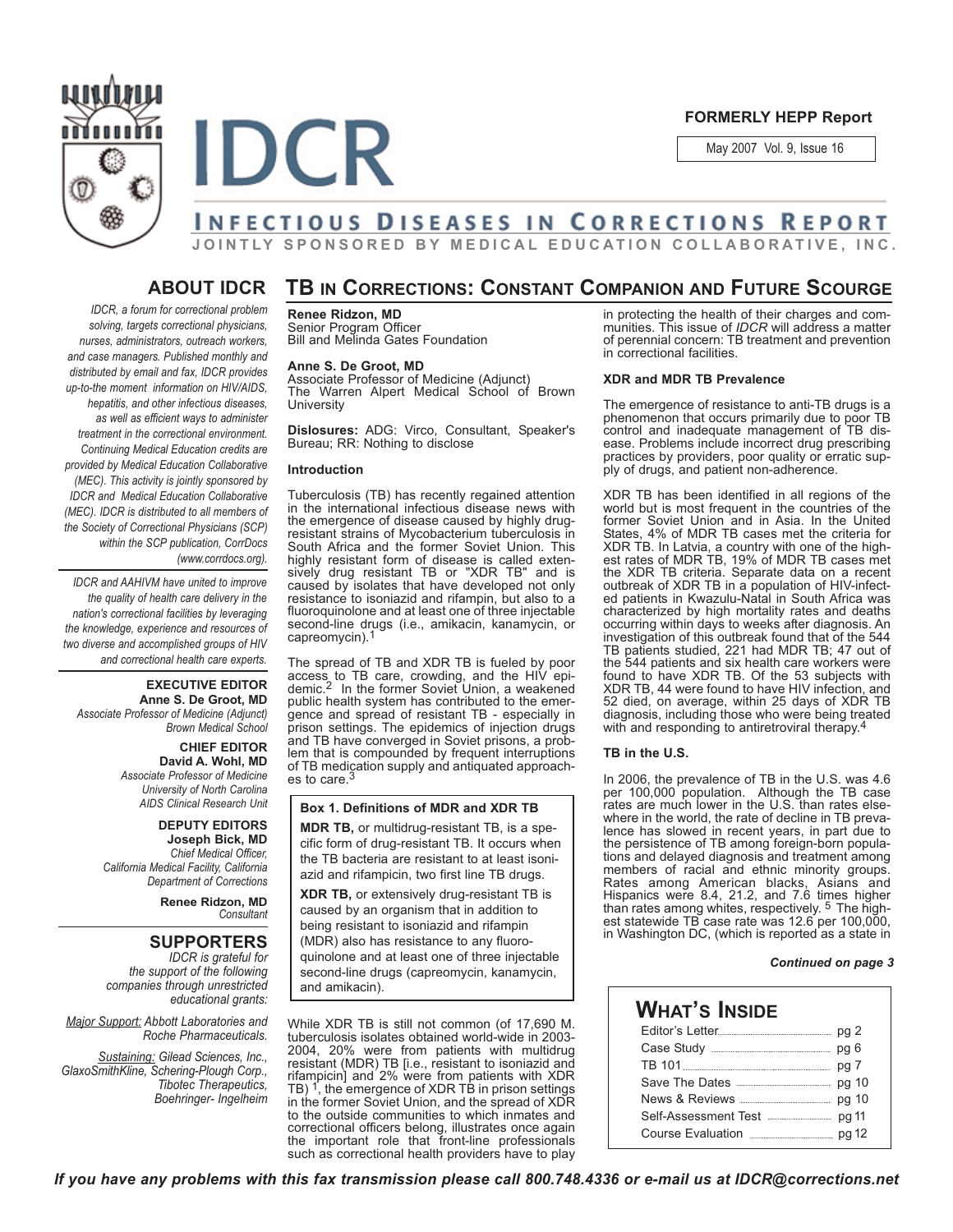# **LETTER FROM THE EDITOR**

Dear Correctional Colleagues,

As long as there have been humans, there has been tuberculosis. For millennia Mycobacterium tuberculosis has been shortening lives and today continues to ravage. Over a third of the population of our planet harbors the bacterium and an increasing subset is infected with drug resistant strains.

As with many of today's major infectious disease threats, human behavior has played a major role in fostering crisis. Indiscriminate use of anti-tuberculosis medications, suboptimal treatment adherence, cuts in the funding of successful tuberculosis (TB) control programs, global migration and the concentrating of persons at risk for the infection in medical and correctional facilities have each contributed to the resurgence in this infection; added to these is the companion epidemic of HIV.

Together these factors conspire within prisons and jails to create a 'perfect storm' in which the organism can be efficiently transmitted. Therefore, it is essential that correctional systems take seriously the threat posed by TB and implement policies and procedures to screen, diagnosis and treat those with the disease while limiting opportunities for the spread of the infection. Effective TB control programming requires knowledge, diligence and funding. We at *IDCR* cannot help with the last two but have dedicated this issue to the first in order to help increase understanding of TB for those working within jails and prisons.

*IDCR* Editor in Chief, Dr. Anne DeGroot and Dr. Renee Ridzon of the Bill and Melinda Gates Foundation have co-authored a comprehensive review of the major issues in the management and control of TB in correctional settings. A pair of case studies from Drs. Edward Gardner and Robert Belknap from Denver Public Health accompanies their article.

As we confront a world where multiple drug resistant TB is a frightening reality, it is essential we in corrections, of all people, not be lax when it comes to TB. The consequence of our failure would be dire and can be summed up vividly in one word: Russia.

David A. Wohl, MD

Associate Professor of Medicine Division of Infectious Diseases AIDS Clinical Research Unit The University of North Carolina - Chapel Hill

## **Subscribe to IDCR**

Fax to **401-272-7562** for any of the following: *(please print clearly or type)*

I would like to edit my existing contact information

I am a new IDCR subscriber and would like add my contact information

CHECK ONE: How would you like to receive IDCR?

Email: **Email:**  $\blacksquare$ 

Fax:  $\overline{\phantom{a}}$ 

NAME: THE RESERVE TO THE RESERVE TO THE RESERVE TO THE RESERVE TO THE RESERVE TO THE RESERVE TO THE RESERVE TO

STATE:

CIRCLE ALL THAT APPLY:

O Physician O Physician Assistant O Nurse/Nurse Practitioner O Nurse Administrator  $\bigcirc$  Pharmacist  $\bigcirc$  Medical Director/Administrator  $\bigcirc$  HIV Case Worker/Counselor  $\bigcirc$  Other

#### **Faculty Disclosure**

*\*Disclosures are listed at the beginning of the articles.* The employees of Medical Education Collaborative have no financial relationships to disclose. In accordance with the Accreditation Council for Continuing Medical Education Standards for Commercial Support, the faculty for this activity have been asked to complete Conflict of Interest Disclosure forms. Disclosures are listed at the end of articles.

> **Associate Editors** Rick Altice, MD *Yale University AIDS Program*

David Paar, MD *Associate Professor of Medicine University of Texas, Medical Branch*

Dean Rieger, MD *Officer/Corporate Medical Director Correct Care Solution*

Karl Brown, MD, FACP *Infectious Disease Supervisor PHS-Rikers Island*

Ralf Jürgens *Consultant*

Joseph Paris, PhD, MD, FSCP, CCHP *Former Medical Director Georgia Dept. of Corrections*

Lester Wright, MD, MPH *Chief Medical Officer New York State Dept. of Correctional Services*

> Bethany Weaver, DO, MPH *Infectious Disease Consultant Armor Correctional Health Services*

David Thomas, MD, JD *Professor and Chairman, Division of Correctional Medicine NSU-COM*

**Editorial Board** Neil Fisher, MD *Medical Director, Chief Health Officer Martin Correctional Institute*

Lynn Taylor, MD *Assistant Professor of Medicine Brown University School of Medicine The Miriam Hospital*

Michael Poshkus, MD *Associate Clinical Professor Brown University School of Medicine Medical Program Director Rhode Island Department of Corrections*

Louis Tripoli, MD, FACFE *Vice President of Medical Affairs Correctional Medical Services*

Josiah Rich, MD *Associate Professor of Medicine and Community Health Brown University School of Medicine*

Steven F. Scheibel, MD *Medical Director Community Oriented Correctional Health Services*

Mary Sylla *Director of Policy and Advocacy Center for Health Justice*

Barry Zack, MPH *Executive Director Centerforce*

Eric Avery, MD *Associate Clinical Professor of Psychiatry University of Texas, Medical Branch*

Zelalem Temesgen, MD, AAHIVS *Associate Professor of Medicine Mayo Clinic College of Medicine Director, HIV Clinic Disease Consultant Division of Infectious Disease Mayo Clinic*

> Jim Montalto *The Corrections Connection*

**Layout** Jose Colon *The Corrections Connection*

**Distribution** Screened Images Multimedia

**Managing Editor** Elizabeth Closson *IDCR*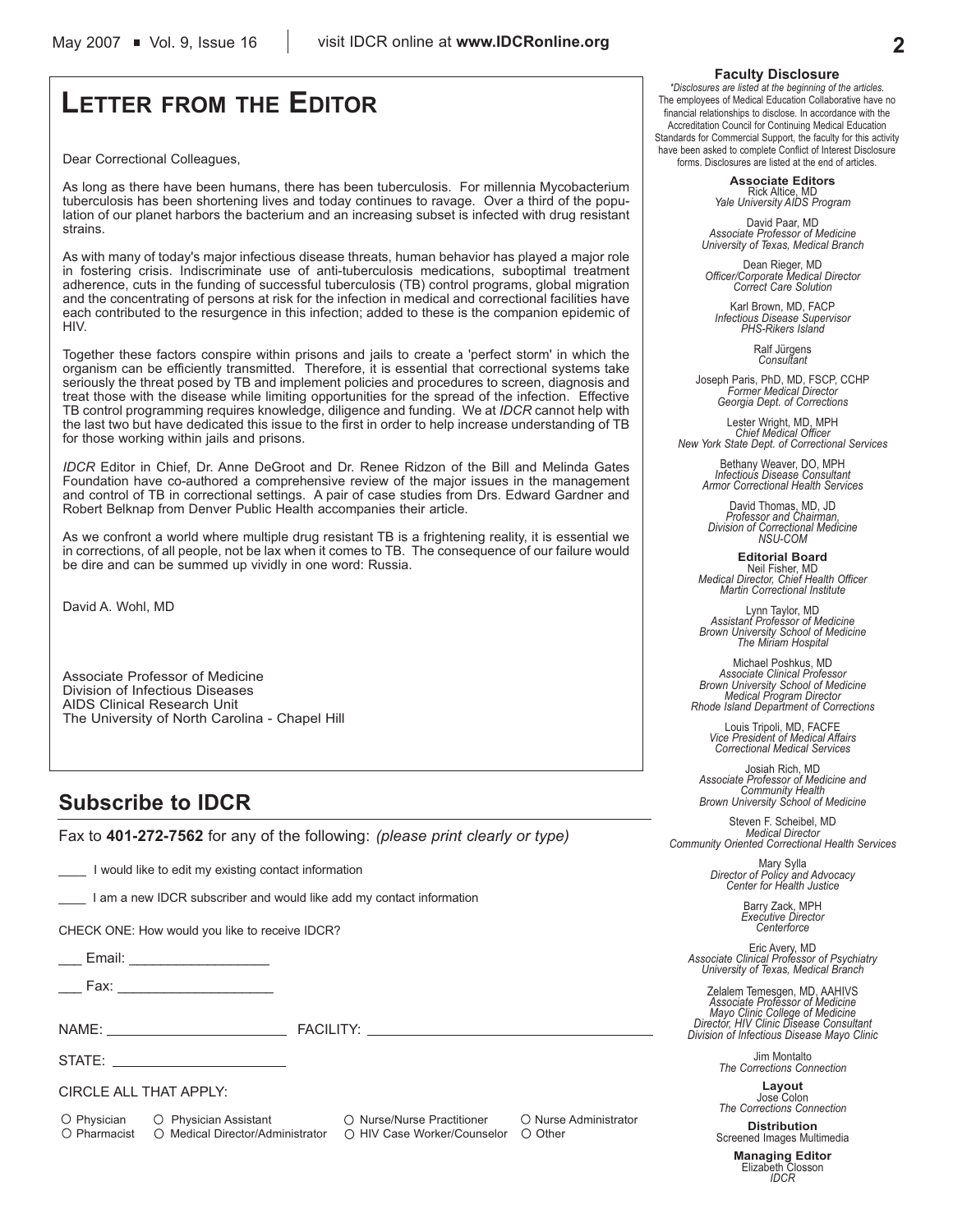#### **TB IN CORRECTIONS...** *(continued from page 1)*

terms of U.S. TB surveillance). Seven states (CA, FL, GA, IL, NJ, NY and TX) reported more than 500 cases each - these states account for 60% of all TB cases.5 (See Figure 1).



*Source: CDC. Trends in Tuberculosis Incidence United States, 2006. MMWR 2007;56(11):245-50*

#### **TB in U.S. Correctional Systems**

While TB is on the decline in the U.S. and MDR TB rates are stable and low, both TB disease and latent TB infection (LTBI) are relatively prevalent inside U.S. prisons and jails. Reported TB case rates in federal and state prisons in 2003 were 29.4 and 24.2 cases per 100,000 inmates, respectively. These rates are considerably higher than the TB case rates reported for the non-inmate population in the U.S. reported for the same year (5.1 per<br>100,000 people).<sup>6</sup> The incidence of new cases of TB is also higher among inmates than non-incarcerated populations. In 1994 in New Jersey, the incidence of TB was 91.2 cases per 100,000 inmates, compared to a rate of 11.0 cases per 100,000 persons among all New Jersey residents. In 1991, a TB case rate for inmates of a California prison was 184 cases per 100,000 persons, which was 10 times greater than the statewide rate. In 2005, 16.5% and 10.5% of all reported TB cases in AZ and TX, respectively were in persons who were residents of correctional facilities.<sup>7</sup>

An investigation of TB cases in Memphis County demonstrates the significant role that correctional facilities play in the transmission and potential control of TB. This study examined the history of incarceration in all TB cases in the county and found that 43% of the TB cases reported in 1995 through 1997 were in persons who had previous contact with the jail. This suggests that the jail may have played an important part in contributing to the transmission of M. tuberculosis in the community as well as provided a potential location for prevention efforts in those who eventually<br>developed cases of TB.<sup>9</sup>

#### *Latent TB in correctional settings*

The prevalence of LTBI seen among U.S. inmates can be as high as 25%. 10 A correlation has also been demonstrated between length of incarceration and positive tuberculin skin test (TST) response, indicating that transmission of M. tuberculosis is not uncommon in correctional facilities.10 For this reason, jail and prison inmates, correctional officers and correctional health professionals are considered a "high risk group" that would benefit

from annual TST screening, the best means to determine if there has been recent transmission of M. tuberculosis within a correctional facility (See Diagnostic Tests for TB, below).

#### *Outbreaks in correctional settings*

At least three factors contribute to the high rate of TB in correctional and detention facilities. First, incarceration leads to the concentration of individuals at high risk for TB (e.g., users of injected drugs, persons of low socioeconomic status, and persons with HIV infection) and who are unlikely to have received TB screening or treatment prior to incarceration. Second, crowded living conditions facilitate transmission. Third, the movement of inmates (without their medical records) from institution to institution, makes implementation of TB control measures difficult.

Reports of outbreaks of TB within U.S. prisons and jails are published on an almost annual basis.11-17 In most of these outbreaks, epidemiology and strain typing verified transmission of a single strain of M. tuberculosis. Some of these outbreaks involved MDR strains; in several of these outbreaks, transmission occurred not only among inmates, but also to health care staff within the correctional facilities, and to members of the communities to which inmates were released. Several outbreaks that have been recently reported are summarized below:

**Florida, 2001-2004.** This outbreak of TB described in the February 2005 issue of *IDCR* illustrates the need for periodic screening of<br>correctional staff members.<sup>18</sup> The outbreak investigation uncovered five cases of TB among correctional staff members that occurred over a period of two and a half years (May 2001-September 2004). The source case was an HIV-infected correctional staff member who was non-adherent with TB treatment. Restriction fragment length polymorphism, which is used to distinguish among strains of M. tuberculosis demonstrated that four of the five cases were caused by an identical strain, indicating a probable common source. Although mandatory screening and testing of all employees had been implemented three years prior to this outbreak, correctional staff members often did not comply. Additional prison-associated outbreaks have occurred in other regions of Florida; investigation of these outbreaks is ongoing.

#### **Kansas, 2002.** In Kansas, a single inmate

RFLP - restriction fragment-length polymorphism pattern- a molecular pattern that distinguishes one strain of TB from another.

with infectious TB had contact with more than 800 individuals as he was transferred from one jail (jail A) to two others (jails B and C) and eventually was remanded to a state prison. There was a lapse of 11 months between onset of symptoms and diagnosis. A contact investigation identified 318 of the possible 800 contacts; two were diagnosed with TB disease. Both were cellmates of the source case, one in jail A and the other in jail C. Isolates from all three patients had an identical-band RFLP. Of the 318 contacts, six with a prior documented negative skin test had a positive skin test and of 196 with no prior skin test information, 41 (21%) had a positive skin test.<sup>19</sup>

**South Carolina, 1999-2000.** Segregating HIV-infected prisoners in a South Carolina prison contributed to a TB outbreak in which 71% of prisoners residing in the same housing area as the source case either had new tuberculin skin test conversion or developed TB disease. Thirty-one prisoners and one medical student in the community's hospital subsequently developed TB disease.<sup>15</sup>

#### **Control of TB in Correctional Facilities**

Control of TB in correctional facilities hinges on several important measures. First and most important is the rapid detection and proper treatment of potentially infectious cases of TB among inmates and staff. This is best accomplished with a proper index of suspicion for signs and symptoms of TB disease as well as adequate treatment and isolation of those with potentially infectious disease so that transmission of infection to others is minimized. Second is the prompt initiation of a contact investigation with case finding for additional cases of disease and those with recently acquired infection so that treatment can be administered. Third is initial and peri-<br>odic screening (where indicated) so that those with undetected LTBI can be identified and treatment of infection can be initiated and completed, averting future cases of TB.

All suspect TB cases and clusters of new infections should be reported to the local TB control program and treatment of infection and disease should be conducted by those with experience in the management of TB or in consultation of those experienced in the management of TB. Health care providers with experience in the treatment of TB should manage all cases of infection and disease caused by drug resistant strains of M. tuber-<br>culosis. Apart from outbreaks of MDR TB in<br>the U.S. in the late 1980s and early 1990s<br>drug resistant TB in correctional facilities has<br>not been a significant problem.<sup>20,21</sup>Thi nificant number of cases of drug resistant TB, including MDR TB have been and continue to be seen. To date the outbreak of XDR TB in South Africa is not known to involve prisoners, but the possibility exists for introduction to correctional facilities where, as has been shown in many circumstances, transmission may be enhanced. Because TB remains a problem in correctional facilities, the Centers for Disease Control and Prevention (CDC) has recently issued updated guidelines for the control of TB in these settings.22 This latest set of guidelines focuses on case finding of persons (including inmates and staff) with potentially infectious pulmonary TB so that diagnosis and treatment (if indicated) can be promptly initiated to limit transmission of M.<br>tuberculosis in the facility. The guideline out-<br>lines methods and timing that should be used<br>to promptly screen inmates for TB disease in<br>order to limit transmission within t Recommendations for periodic screening are based both on the risk in individual inmates for TB and the risk of the facility as a whole. Below are some highlights from the CDC's 2006 Prevention and Control of Tuberculosis in Correctional and Detention Facilities guidelines (see reference for details on the recommendations outlined below).

#### **Diagnostic Tests for TB**

**TST.** The TST administered by injecting purified protein derivative (PPD) by the Mantoux method remains the most commonly used tool for the detection of infection with M.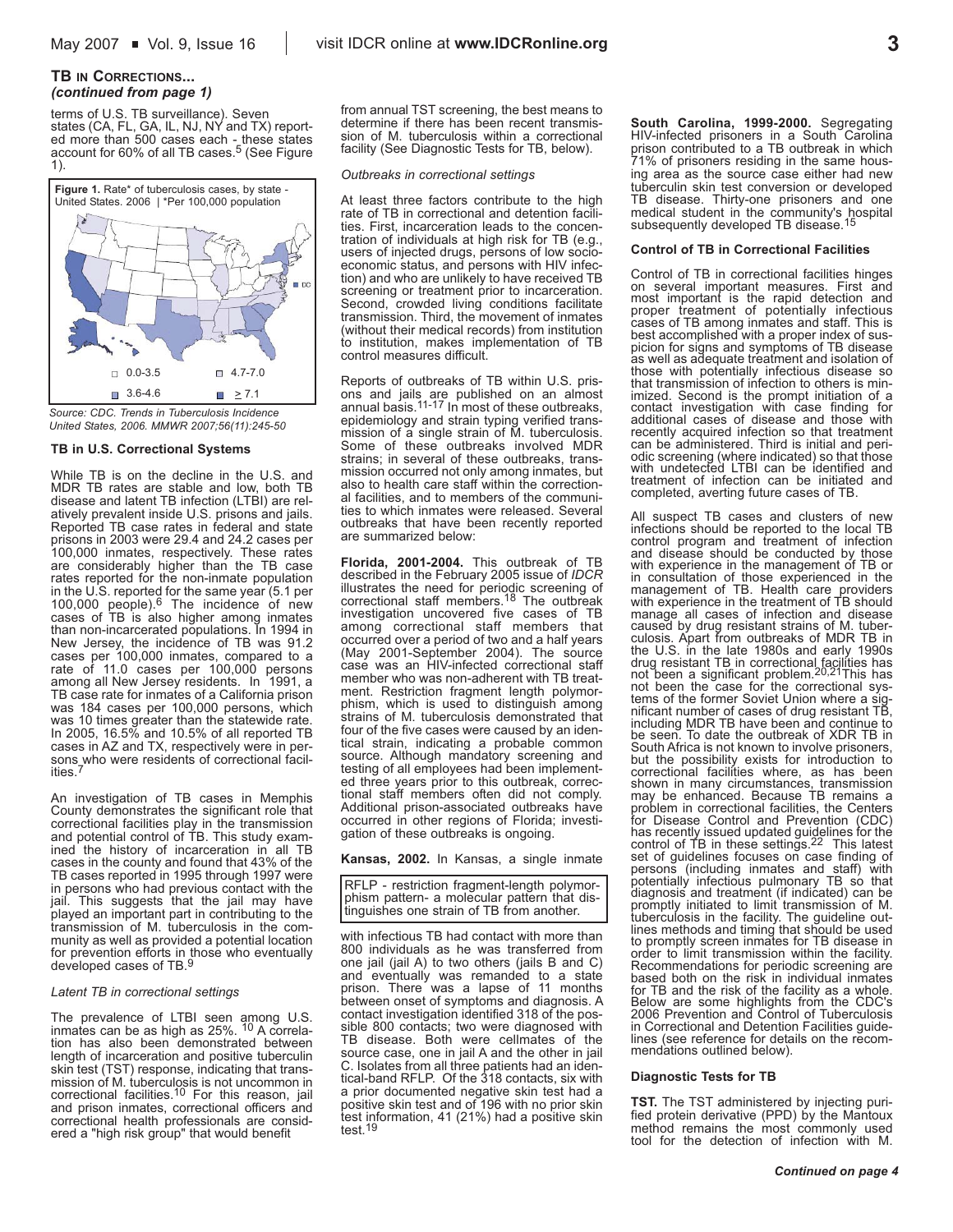#### **TB IN CORRECTIONS...** *(continued from page 3)*

tuberculosis. In some persons with LTBI, reaction to tuberculin may wane over years.

When these persons are skin tested years after infection, they may have a negative reaction. However, the skin test may stimulate (or "boost") their ability to react to tuberculin, resulting in a positive reaction to a subsequent test. With serial testing, the boosted reaction may be misinterpreted as a newly acquired infection. Two-step testing is used to establish a reliable baseline TST status and reduce the likelihood that a boosted reaction will be misinterpreted as a recent infection because the second step of testing uncovers boosting. According to the updated guidelines, two-step testing should be used for initial testing in any individual (including staff and inmates) who has not had a TST in the prior 12 months. It should not need to be used for periodic testing unless there is a lapse of greater than 12 months between periodic tests and should never be used in the context of a contact investigation. The two-step test is performed by placing an initial TST, and if that test result is negative, then a second step TST should be done one to three weeks later. A positive reaction to the second-step test of the two-step test probably represents a boosted reaction. Although a boosted reaction should not be considered a TST conversion, it does indicate that that an evaluation for TB disease should be undertaken and if TB is not present, treatment for LTBI should be recommended if indicated.

#### **A more accurate test?**

In May 2005, the U.S. Food and Drug Administration licensed QuantiFERON®-TB Gold. (QFT-G). This in vitro test measures the amount of cytokine (interferon-gamma) produced by cells in whole blood that have been stimulated by peptides present in M. tuberculosis but absent from all BCG strains and from the majority of commonly encountered non-TB mycobacteria. The guideline outlines how this new test can be used for screening in correctional settings and points out that the test can be used as a diagnostic tool for M. tuberculosis infection, including both TB disease and LTBI. The utility of this test and the TST in those with advanced HIV disease and others with severe immunosuppression may be limited because of false negative test results and the use of QFT-G in the context of HIV infection is an area where continued research is needed. A negative TST or QFT-G in persons with severe immunosuppression should not be used as evidence to exclude the diagnosis of TB if there is presence of a reasonable index of suspicion of TB or signs and symptoms consistent with disease.

Neither the QFT-G nor the TST can distinguish between LTBI and TB disease; both tests must be used in conjunction with risk assessment, clinical history and examination, radiography, and other diagnostic evaluations. Limitations of QFT-G include that a blood specimen must be collected and processed within 12 hours of collection, that only a limited number of laboratories process the test, and that there is a lack of clinical experience in interpreting test results. Advantages of the test include fewer false positive tests from reactions from prior BCG or infection with environmental mycobacteria and elimination of the second visit for reading the TST. The elimination of a second visit will likely render the QFT-G competitive for a screening tool.

These new guidelines call for a classification of correctional settings by risk of TB among inmates, and how TB screening should be conducted is dependent on the classification of the facility as a minimal risk or non-minimal risk facility. A facility is classified as minimal risk if it meets all the following criteria:

- No cases of infectious TB have occurred in the facility in the last year;
- The facility does not house substantial numbers of inmates with risk factors for TB (e.g., HIV infection and injection drug use);
- **n** The facility does not house substantial numbers of new immigrants (i.e., persons arriving in the U.S. within the previous five (years) from areas of the world with high rates of TB;
- **Employees of the facility are not otherwise** at risk for TB.

If these criteria are met, the facility should be classified as minimal risk. If not, it should be classified as non-minimal risk.

Regardless of type of facility, symptom screening for TB disease (including prolonged cough, weight loss, fever, night sweats) should be performed immediately on entry to a facility. Inmates who have symptoms suggestive of TB should be placed in an airborne infection isolation room and promptly evaluated for TB disease. If the facility does not have an airborne infection isolation room and there is a high suspicion of TB, the inmate should be transferred to a facility where he/she can be properly isolated so that a diagnostic eval-uation can be conducted.23

For inmates in minimal risk facilities who have no symptoms of TB disease, only those with risk factors for LTBI or who are at increased risk of progressing from infection to disease should be screened within seven days of arrival with chest radiography or a TST or QFT-G. Risk factors that should trigger screening are shown in Box 2:

#### **Box 2: Risk factors that should trigger screening for TB disease**

- HIV infection (or suspicion of HIV infection)
- Recent immigration
- **History of TB**
- Recent close contact with a person with TB disease
- **n** Injection-drug use
- Diabetes mellitus
- **Immunosuppressive therapy**
- **Hematologic malignancy or lymphoma**
- Chronic renal failure **Medical conditions associated with**
- substantial weight loss or malnutrition
- History of gastrectomy or jejunoileal bypass

Regardless of the TST or QFT-G result, inmates with known or suspected HIV infection or other severe immunosuppression should have a chest radiograph taken as part of the initial screening.

For those who are housed in non-minimal risk facilities, all inmates without symptoms should be screened with a TST, QFT-G (where available), or a chest radiograph should be performed within 7 days of arrival. HIV-infected inmates, those suspected of having HIV or those with immunocompromising conditions should have a chest radiograph regardless of TST or QFT-G result as part of the initial screening. The index of suspicion for TB in those with HIV infection should be

very high as the presentation and radiographic appearance of TB in persons with advanced immunosuppression can be atypical.

Persons who have a positive TST or QFT-G result should be further evaluated for TB disease with a chest radiograph and symptom screen. The number of individuals who can effectively be screened in jail setting is limited because of the high rate of turnover and short lengths of stay.

In addition to screening for TB disease and for LTBI at entry, screening for LTBI should take place annually thereafter with either the TST or QFT-G in non-minimal risk settings and in those in minimal risk settings.

#### **Protection of Staff**

A medical history relating to TB should be obtained and recorded for all new employees upon hire, and a physical examination should be required. In addition, TST or QFT-G screening should be mandatory for employment. An annual TST or QFT-G should be performed for all employees with negative TST or QFT-G test.

#### **Box 3. Diagnosis and treatment of LTBI**

#### **CDC Recommendations:**

Regardless of age, correctional facility staff and inmates in the following high-risk groups should be given treatment for LTBI if their reaction to the TST is >5 mm or is the QFT-G is positive:

- HIV-infected persons
- Recent contacts of a TB patient
- Persons with fibrotic changes on chest radiograph consistent with previous TB disease
- **Patients with organ transplants and** other immuno-compromising condtions who receive the equivalent of >15 mg/day of prednisone for >1 month

#### **Other inmates and staff**

All other correctional facility staff and inmates should be considered for treatment of LTBI if their TST result is >10 mm induration or if the QFT-G is positive

#### **Treatment**

**LTBI.** The preferred treatment for LTBI is nine months of daily isoniazid or biweekly dosing administered by directly observed therapy (DOT). Individuals who have received BCG vaccine are still considered to have LTBI if their TST is positive (> 10mm). **(See Table 1)**

**TB disease.** In Spring 2003, the American Thoracic Society Infectious Diseases Society of America (IDSA), and the CDC issued updated guidelines for the treatment of TB.<sup>1</sup> These guidelines are substantially longer and significantly more comprehensive than the prior guidelines and should be referred to when treating a patient with TB disease or LTBI. The guidelines provide a complete discussion of the drugs currently available to treat TB, including dosing, dose adjustments needed for renal or hepatic dysfunction, toxicities, management of common adverse effects and information about interactions between antituberculosis drugs and other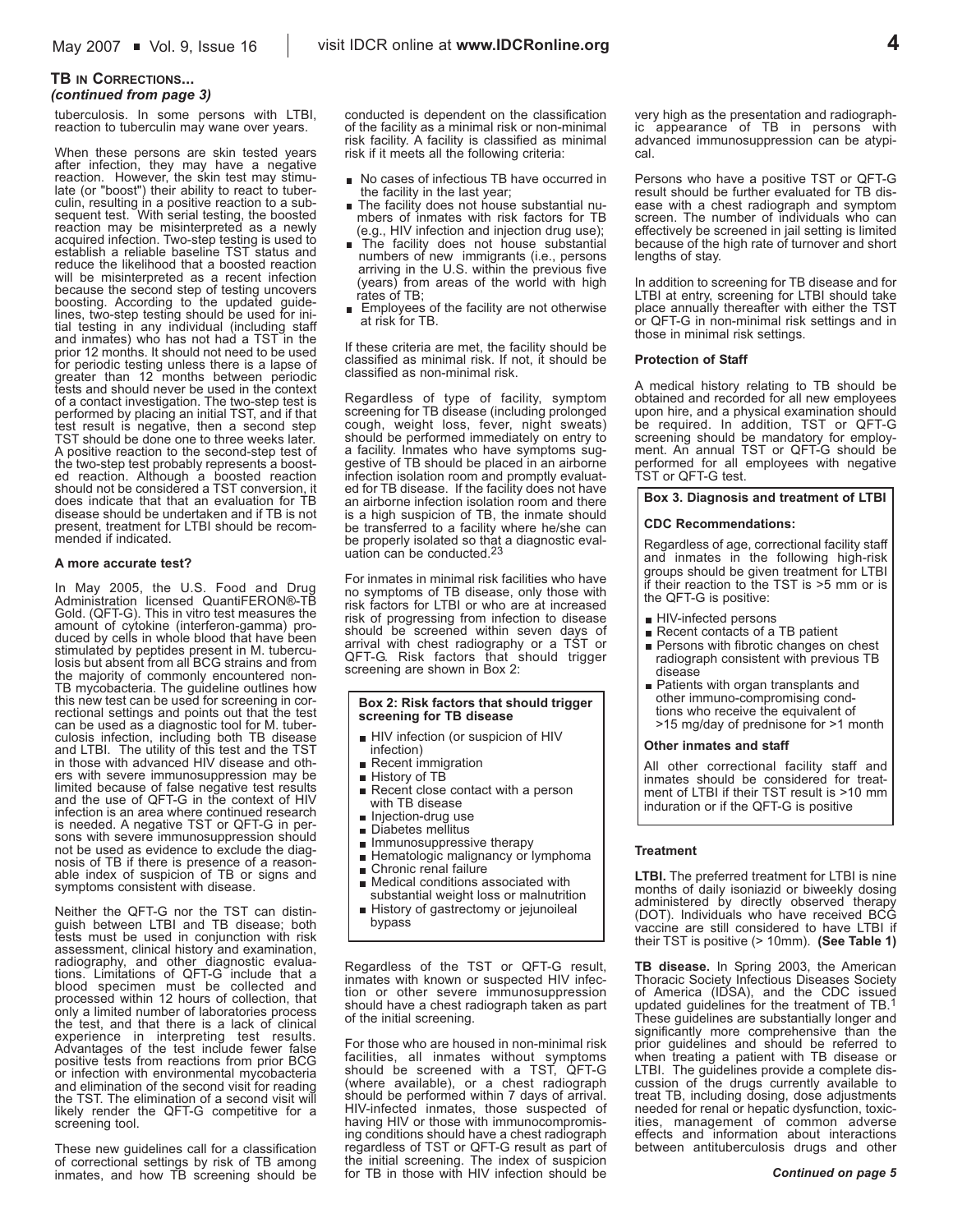## **5**

#### **TB IN CORRECTIONS...** *(continued from page 4)*

drugs. Because rifamycins have the potential for drug-drug interactions, including some antiretroviral medications, there is special attention given to the treatment of the patient with co-infection with HIV and M. tuberculosis **(See TB 101)**. There is discussion of treatment issues in special groups such as children and pregnant and breast-feeding women. Treatment completion is now determined by the number of doses delivered as well as the duration of therapy. Also included is an algorithm on how to manage treatment interruption, a problem that is not uncommon in correctional settings.

TB disease and LTBI should be treated by a provider experienced in the management of TB, or in consultation with an experienced clinician. All cases of suspected or confirmed TB disease should be promptly reported to the local TB control program and a contact investigation should be promptly initiated, if indicated. Cure of TB disease and successful treatment of infection depends on completion of the recommended course of therapy. Since the primary determinant of treatment outcome is adherence to the regimen, DOT is the preferred treatment strategy. DOT should be used throughout the entire course of therapy. In the case of intermittent treatment regimens for LTBI, nonadherence to dosing results in a

#### larger proportion of total doses missed than daily dosing; therefore, all patients on intermittent treatment should also receive DOT. DOT should also be used with daily dosing of<br>LTBI treatment whenever feasible. LTBI treatment whenever feasible. Practitioners providing treatment to inmates should coordinate DOT with the local health department on an inmate's release.

DOT implementation in corrections can require a rigorous approach. The first order of business is the crafting of reliable inmate/patient logs, which may be paper or electronic. These should generate daily listings of all DOT inmate/patients to receive medication that day. In concert with security, recall systems are required in order to track down and bring to the clinic all "No-Shows" for receipt of DOT. This may entail tracking down not only voluntary "No-Shows", but also the few cases that be unavailable to receive medicine, such as detainees/inmates who may have been in court that day, or were temporarily absent for a variety of reasons. Finally, with inmates waiting for DOT security cooperation in the form of a Deputy or correctional officer will be needed. Once medication is administered, there should be assurance that it has been swallowed. This can be done by shining a flashlight into the inmate/patient's throat after medication is given. On the inside of prison walls, as is also often true on the outside, patients are likely to be more adherent if they are well educated about their disease.

#### **Conclusions**

Correctional facilities are not closed institutions and are a part of the surrounding community. Good public health practices inside will lead to improved public health outside. Movement between the facility and the community occurs through the arrival and departure of inmates, staff and visitors. Because of this movement, poor TB control within correctional facilities will eventually result in problems with TB control outside of these facilities. Conversely, good TB control practices within correctional facilities will translate to better TB control within correctional facilities as well as the surrounding communities. Correctional facilities house and congregate members of vulnerable populations who are at high risk for TB. While this creates a situation where undetected TB can spread easily, it also presents an opportunity to provide interventions for detecting and treating TB disease and LTBI among a high risk population, resulting in an overall benefit to the inmates and society and a means to strive toward the goal of TB elimination in the U.S.

#### **Table 1. Drug Regimens for the Treatment of LTBI**

| <b>Drugs</b>          | Duration (mo)                                             | Interval                     | <b>Minimum # Doses</b> |  |
|-----------------------|-----------------------------------------------------------|------------------------------|------------------------|--|
| Isoniazid             | 9                                                         | Daily<br><b>Twice Weekly</b> | 270 doses<br>76 doses  |  |
| Isoniazid             | 6                                                         | Daily<br><b>Twice Weekly</b> | 180 doses<br>52 doses  |  |
| Rifampin              | $\overline{4}$                                            | Daily                        | 120 doses              |  |
| Rifampin/Pyrazinamide | Generally should not be offered for<br>treatment of LTBI* |                              |                        |  |

*Source: CDC. Treatment of Latent Tuberculosis Infection. 2006:2.* 

*\* CDC. Update: Adverse Event Data and Revised American Thoracic Society |CDC Recommendations Against the Use of Rifampin and Pyrazinamide for Treatment of Latent Tuberculosis Infection. MMWR | 2003; 52 (No.31). http://www.cdc.gov/mmwr/preview/mmwrhtml/mm5231a4.htm*

#### *References*

*1. CDC. Notice to Readers: Revised Definition of Extensively Drug-Resistant Tuberculosis. Morbidity and Mortality Weekly Report Vol 55, No MM43;1176.* 

*2. CDC. Emergence of Mycobacterium tuberculosis with extensive resistance to second-line drugs-worldwide, 2000-2004. MMWR 2006;55:301-05. 3. Drobniewski FA et al. (2005). Tuberculosis, HIV seroprevalence and intravenous*

*drug abuse in prisoners. Eur Respir J, 26(2): 298-304. 4. Gandhi NR, Moll A, Sturm AW, Pawinski R, Govender T, Lalloo U, Zeller K,*

*Andrews J, Friedland G Extensively drug-resistant tuberculosis as a cause of death in patients co-infected with tuberculosis and HIV in a rural area of South Africa. The*

*Lancet. 2006;368:1575-80. 5. CDC. Trends in Tuberculosis Incidence --- United States, 2006 MMWR 2007;56(11);245-50.*

*6.CDC. Reported Tuberculosis in the United States, 2005. Atlanta, GA: U.S.*

*Department of Health and Human Services, CDC, September 2006. 7.CDC. Prevention and control of tuberculosis in correctional facilities: recommendations of the Advisory Council for the Elimination of Tuberculosis. MMWR 1996;45(No.*

*RR-8):1-27. 8.CDC. Probable transmission of multidrug-resistant tuberculosis in a correctional*

*facility-California. MMWR 1993;42:48-51. 9.Jones TF, Craig AS, Valway SE, Woodley CL, Schaffner W. Transmission of tuber-*

*culosis in a jail. Ann Intern Med 1999;131:557-63. 10.Lobato MN, Leary LS, Simone PM. Treatment for latent TB in correctional facili-*

*ties: a challenge for TB elimination. Am J Prev Med 2003;24:249-53. 11.CDC. Tuberculosis transmission in a state correctional institution-California, 1990- 1991. MMWR 1992;41:927-29.*

*12.CDC. Probable transmission of multidrug-resistant tuberculosis in a correctional facility-California. MMWR 1993;42:48-51.*

*13.Valway SE, Greifinger RB, Papania M, et al. Multidrug resistant tuberculosis in the New York State prison system, 1990-1991. J Infect Dis 1994;170:151-56.*

*14.CDC. Transmission of multidrug-resistant tuberculosis among immunocompromised persons in a correctional system-New York, 1991. MMWR 1992;41:507-09. 15.CDC. Drug-Susceptible Tuberculosis Outbreak in a State Correctional Facility Housing HIV-Infected Inmates-South Carolina, 1999-2000. MMWR.49(46):1041-44. 16.Mohle-Boetani JC, Miguelino V, Dewsnup DH, et al. Tuberculosis outbreak in a housing unit for human immunodeficiency virus-infected patients in a correctional facility: Transmission risk factors and effective outbreak control. Clin Infect Dis*

*2002;34:668-76. 17.Kimerling ME. The Russian equation: an evolving paradigm on tuberculosis con-*

*trol. Int J Tuberc Lung Dis 2000;4:S160-67. 18. Ashkin D., Malecki, J., Tuberculosis outbreak among staff in correctional facilities,*

*Florida, 1002-2004: Lessons Re-Learned. IDCR Feb 2005;8(2). 19.Tuberculosis Transmission in Multiple Correctional Facilities --- Kansas, 2002- 2003. MMWR August 20, 2004 / 53(32);734-38*

*20.Valway SE, Greifinger RB, Papania M, Kilburn JO, Woodley C, DiFerdinando GT, Dooley SW. Multidrug-resistant tuberculosis in the New York State prison system,*

*1990-1991.J Infect Dis. 1994 Jul;170(1):151-56. 21.Valway SE, Richards SB, Kovacovich J, Greifinger RB, Crawford JT, Dooley SW. Outbreak of multi-drug-resistant tuberculosis in a New York State prison, 1991.Am J Epidemiol. 1994 Jul 15;140(2):113-22.*

*22. CDC. Prevention and Control of Tuberculosis in Correctional and Detention*

*Facilities: Recommendations from CDC. MMWR 2006;55(No.RR-9). 23.MacNeil JR, Lobato MN, Moore M. An unanswered health disparity: tuberculosis among correctional inmates, 1993 through 2003. Am J Public Health. 2005 Oct;95(10):1800-05.*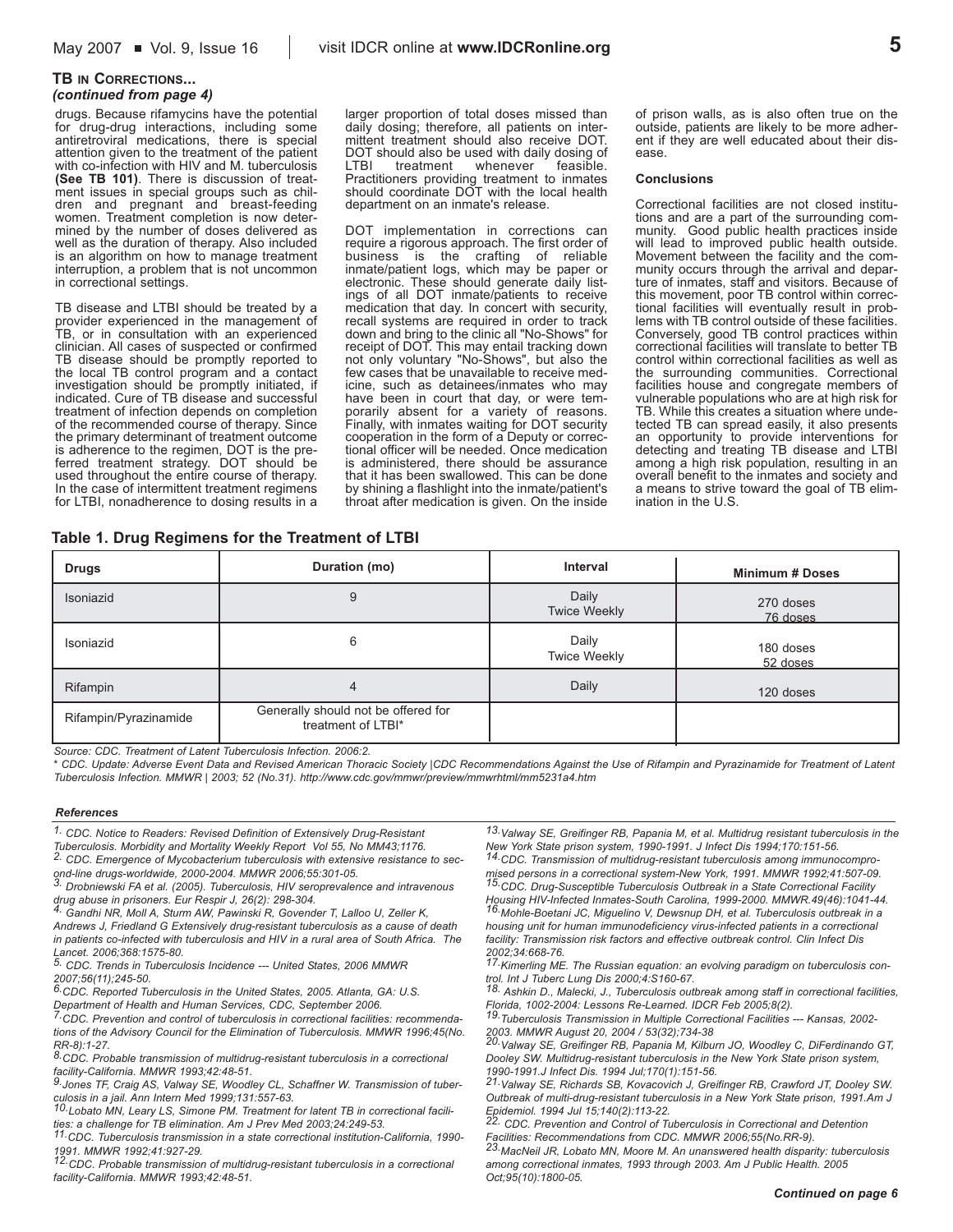## **CASE STUDIES IN THE TREATMENT OF TUBERCULOSIS IN THE CORRECTIONAL SETTING**

**Edward M. Gardner, MD** Assistant Professor of Medicine Division of Infectious Diseases Denver Public Health & University of Colorado Health Sciences Center

#### **Robert Belknap, MD**

Instructor of Medicine Division of Infectious Diseases Denver Public Health & University of Colorado Health Sciences **Center** 

#### **Disclosures:** Nothing to disclose

#### **Case 1:**

A 28 year-old male was brought to a jail medical facility after being arrested for assault. He was intoxicated and complained of chest pain, cough, and night sweats intermittently for several weeks prompting the Sheriff's Deputy to alert the facility nurse. He had no significant past medical history, was born in Mexico and had been living in the United States for the past three years. His vital signs and physical exam were normal except for a heart rate of 120 beats per minute. A chest radiograph showed a faint left upper lobe fibronodular opacity. Based on his presentation the patient was placed in respiratory isolation. What should you do next?

#### **Discussion:**

Diagnosing tuberculosis (TB) is challenging because the symptoms are often nonspecific and varied. The critical first step involves considering TB in the differential diagnosis for a broad range of symptoms. Approximately half of all TB cases admitted to the hospital have a delay in diagnosis primarily because<br>TB is not initially considered.<sup>1,2</sup>

The next step is to evaluate the patient's risk factors for 1) latent TB infection and 2) TB disease. In the U.S., the most common risk factor for infection is birth or residence in a high prevalence country (essentially anywhere other than North America, Western Europe, Australia or New Zealand). Other risks for infection include work or residence in a correctional facility, nursing home, or other congregate setting, current or prior homelessness, and substance abuse. Common risks for progression to TB disease include HIV-infection, other immunosuppressive illnesses or medications, diabetes, chronic renal failure, and scarring from prior TB on chest radiograph.

All suspect patients should have a chest radiograph performed. Remember that the chest radiograph cannot always differentiate between active TB and old scarring. Once TB is suspected, the patient should be placed in respiratory isolation until it is determined if the patient has infectious pulmonary TB or an alternative diagnosis is made. All suspected or confirmed TB cases should be promptly reported to the department of health. In correctional settings without availability of airborne infection isolation rooms, evaluation of suspect cases may require hospital admission.

Along with the chest radiograph, assessment for active TB involves collecting three sputum smears and cultures, and placing a tuberculin

skin test (TST) or performing a quantiferon test. These screening tools are helpful when positive by confirming that the patient was infected with M. tuberculosis at some time in their life. Alone the TST or quantiferon test cannot distinguish between TB disease and latent TB infection. Both of these tests can produce false negative results in as many as<br>25% of people with TB disease.<sup>3</sup>

Sputum smears and cultures are an important part of an initial evaluation for pulmonary TB. Traditionally, sputum samples have been collected on three successive mornings but some have suggested samples collected 8 hours apart with at least one early morning specimen may be adequate and shorten the time needed to collect these diagnostic tests. 4,5 Unfortunately, sputum smears have a poor sensitivity with only 50% of patients with<br>pulmonary TB having a positive smear.<sup>3</sup>

*We would like to encourage our readers who receive IDCR via mail to change their subscription to either fax or email. Please fill out the subscription information on pg. 2*

While smear positive TB patients are the most infectious, patients who have smear negative pulmonary disease can also trans-<br>mit M. tuberculosis.<sup>6</sup> All suspect cases need to be followed closely while waiting for culture results and if released from incarceration, should be referred to the local health department for appropriate follow up.

In this case, the patient had a negative TST and three negative sputum smears. He was discharged from the hospital on azithromycin and released on bail. Three weeks later, cultures of all three sputum specimens were positive. His only contact information turned out to be a center for alcohol treatment where he hadn't been since his arrest. This highlights the importance of collecting extensive contact information from patients, such as this one, who had suspected TB. Information about family members and friends who may know where the patient is located can be obtained from the patient prior to release. In addition, reporting the suspected case to the local department of health, in accordance with local procedures, can be an important element in post-release follow-up. This patient was finally found a month later when he returned to the treatment center and learned the TB clinic was looking for him. He had an HIV antibody test performed and this was negative.

He was started on four-drug TB therapy until drug sensitivities were able to be completed. A repeat TST while on treatment was strongly positive which is not uncommon. Two months later his organism was found to be sensitive to isoniazid and rifampin, his remaining treatment was simplified to these antibiotics, and he was continued on directly observed therapy.

#### **Case 2:**

A 29 year-old Hispanic male was referred to the hospital from the state prison with postprandial abdominal pain for several months that had acutely worsened over the past week and was associated with nausea, vom-

iting and fevers. He was born in Honduras, had lived in the U.S. for 10 years and had been incarcerated for six months. An ultrasound showed a thickened gall bladder and dilated extra-hepatic biliary ducts. He was diagnosed with cholecystitis and initially treated with intravenous levofloxacin and metronidazole. He improved clinically and was discharged to the prison infirmary on intravenous ticarcillin/clavulanate, but returned to the hospital three days later for increasing pain and fevers. What should you do next?

#### **Discussion:**

During the initial infection with TB, the bacilli replicate in the alveoli, enter the lymphatics and bloodstream, and disseminate throughout the body. For most people, the immune system contains the infection through the formation of granulomas. Only about 5-10% of persons infected will progress to active TB during their lifetime with 80 - 85% of these patients having pulmonary TB and 15 - 20%<br>having extrapulmonary TB.<sup>3</sup>

The most common extrapulmonary sites in descending order of frequency are lymphatic, pleural, bone and joint, meningeal, peritoneal, genitourinary, and then other sites.<sup>3</sup> The presenting signs and symptoms depend on the location of disease but may include more typical symptoms such as fever, night sweats, and weight loss. Importantly, some patients presenting with extrapulmonary symptoms will have active pulmonary TB as well. The occurrence of active disease at multiple sites is more common in immunocompromised patients, particularly those with advanced HIV infection. All patients being evaluated for extrapulmonary TB should have a chest radiograph due to the risk for occult pulmonary TB with the potential for airborne transmission to others.

While diagnosing pulmonary TB can be challenging (Case 1), diagnosing extrapulmonary disease can be even more difficult. As with pulmonary TB, the key to a timely diagnosis requires consideration of TB in the differential diagnosis. Many sites, like pleural, peritoneal, meningeal, and pericardial, are associated with a very low organism burden. Therefore, smears are rarely positive and cultures of fluid are less than 50% sensitive. Nucleic acid amplification tests were developed in part to address this limitation and are highly specific but unfortunately lack sufficient sensitivity to assume a negative test excludes the diagnosis. 7 Therefore, definitive diagnosis of extrapulmonary TB often requires a tissue sample for pathology and culture.

Delays in diagnosis of pulmonary and extrapulmonary TB can be increased by the empiric use of fluoroquinolones. Many fluoroquinolones are active against Mycobacterium tuberculosis and some are under investigation as first line agents in combination therapy. 8,9 Because patients can have a profound clinical response, clinicians may be fooled into a false sense of security since treatment with fluoroquinolones can temporarily lead to suppression of organism growth in cultures. As with any other single agent, treatment with a fluoroquinolone will not cure TB, and patients will relapse, often soon after stopping therapy.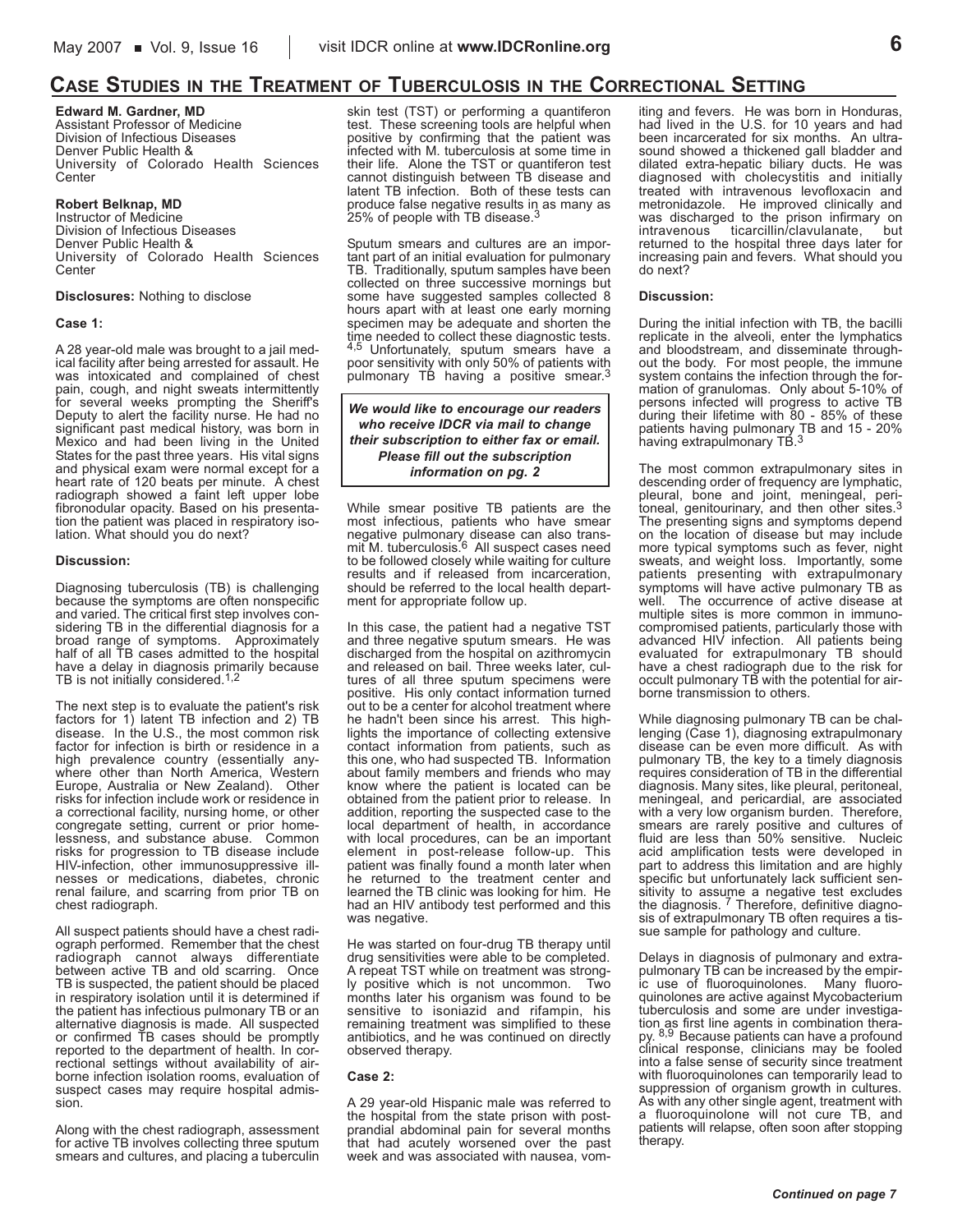#### **COVERAGE OF THE 14TH CONFERENCE...** *(continued from page 5)*

In our patient, a biliary drain was placed for symptom relief and plans made for surgical exploration. Prior to surgery, samples of his biliary fluid and stool were sent to microbiology, where an AFB smear was positive, and eventually grew M. tuberculosis. His clinical response during the first hospitalization was thought to be from the levofloxacin he received, but his symptoms quickly returned when he was switched to an antibiotic without activity against M. tuberculosis. He was started on standard four drug TB therapy with isoniazid, rifampin, pyrazinamide, and ethambutol. An HIV test was performed and was positive. The patient's CD4 cell count was  $237/mm<sub>3</sub>$  and it was decided to defer initiation of HIV therapy for approximately three to six months when there may be reduced risk of immune reconstitution reaction. When concomitantly administered, HIV and anti-tuberculous therapy have to be carefully selected to avoid drug-drug interactions (see *IDCR* February 2006 and this issue's TB 101 for a detailed discussion of antiretroviral and TB drug interactions).

#### *References*

*1. Mathur P, Sacks L, Auten G, Sall R, Levy C and Gordin F. Delayed diagnosis of pulmonary tuberculosis in city hospitals. Arch Int Med 1994;154:306-10*

*2. Katz I, Rosenthal T and Michaeli D. Undiagnosed tuberculosis in hospitalized patients. Chest 1985;87:770-4 3. American Thoracic Society / Centers for Disease Control and Prevention. Diagnostic Standards and Classification of Tuberculosis in Adults and Children. Am J Respir Crit Care Med 2000;161:1376-95*

*4. Brown M, Varia H, Bassett P, Davidson RN, Wall R and Pasvol G. Prospective study of sputum induction, gastric washing, and bronchoalveolar lavage for the diagnosis of pulmonary tuberculosis in patients who are unable to expectorate. Clin Infect Dis 2007;44:1415-20*

*5. Centers for Disease Control and Prevention. Guidelines for Preventing the Transmission of Mycobacterium tuberculosis in Health-Care Settings. 2005;54*

*6. Hernandez-Garduno E, Cook V, Kunimoto D, Elwood RK, Black WA and FitzGerald JM. Transmission of tuberculosis from smear negative patients: a molecular epidemiology study. Thorax 2004;59:286-90*

*7. Wiener RS, Della-Latta P and Schluger NW. Effect of nucleic acid amplification for Mycobacterium tuberculosis on clinical decision making in suspected extrapulmonary tuberculosis. Chest 2005;128:102-7*

*8. Burman W, Bozeman L, Gordin F, Metchock B, Peloquin C and Weiner M. Fluoroquinolone susceptibility among Mycobacterium tuberculosis isolates from the United States and Canada. Am J Respir Crit Care Med 2002;165:A18*

*9. Burman WJ, Goldberg S, Johnson JL, Muzanye G, Engle M, Mosher AW, et al. Moxifloxacin versus ethambutol in the first 2 months of treatment for pulmonary tuberculosis. Am J Respir Crit Care Med 2006;174:331-8*

### **RESOURCES**

**CDC. Prevention and Control of Tuberculosis in Correctional and Detention Facilities: Recommendations from CDC. MMWR 2006;55(No.RR-9).**  www.cdc.gov/mmwr/pdf/rr/rr5509.pdf

**CDC's 2003 Recommendations for the Treatment of Tuberculosis**  http://www.cdc.gov/mmwr/preview/mmwrhtml/rr5211a1.htm

**CDC's Division of Tuberculosis Elimination** http://www.cdc.gov/tb/

**Slides from the NCCHC Pre-conference Seminar Infectious Diseases in Corrections: An Expert Panel October 28, 2006** http://www.idcronline.org/archives.html

**Department of Health and Human Services 2006 Adult and Adolescent Antiretroviral Treatment Guidelines** http://www.aidsinfo.nih.gov/guidelines/

**International AIDS Society-USA Panel 2006 Recommendations of the Treatment for Adult HIV Infection** http://jama.ama-assn.org/cgi/content/full/296/7/827

**CDC's Revised Recommendations for HIV Testing of Adults, Adolescents, and Pregnant Women in Health-Care Settings** http://www.cdc.gov/mmwr/preview/mmwrhtml/rr5514a1.htm

**American Academy of HIV Medicine** http://www.aahivm.org/

**To watch a CME-accredited web-stream of "Occupational & Non-Occupational Post-Exposure Prophylaxis"**  www.amc.edu/hivconference



*Woodcut on handmade Houshoshi paper - "21"x30" Eric Avery, MD / www.docart.com* 

## **TB101: RIFAMYCIN DOSING IN TB/HIV CO-INFECTION**

### Rifamycin Dosing in TB/HIV Co-infection Non-Nucleoside Reverse Transcriptase Inhibitors

|           | <b>Efavirenz</b><br>(EFV)                                                | <b>Delavirdine</b><br>(DLV)  | Nevirapine<br>(NVP)                                                                                                                                                                                                   |
|-----------|--------------------------------------------------------------------------|------------------------------|-----------------------------------------------------------------------------------------------------------------------------------------------------------------------------------------------------------------------|
| Rifampin  | Consider increasing EFV to 800 mg QHS                                    | Contraindicated              | Not recommended                                                                                                                                                                                                       |
|           | No change necessary for Rifampin                                         | Levels: DLV decreased by 95% | Levels: NVP decreased by 37-58%                                                                                                                                                                                       |
|           | Levels: EFV decreased by 25%                                             |                              | Note: If alternative therapy not available, administer<br>standard doses of NVP and Rifampin and monitor<br>antiviral response and liver function tests closely as<br>combination may increase risk of hepatotoxicity |
|           | Increase Rifabutin to 450 mg daily<br>No dosing change necessary for EFV | Contraindicated              | No dosing change necessary for Rifabutin or NVP                                                                                                                                                                       |
| Rifabutin | Levels: Rifabutin decreased by 35%                                       | Levels: DLV decreased by 80% | Levels: NVP decreased by 16%                                                                                                                                                                                          |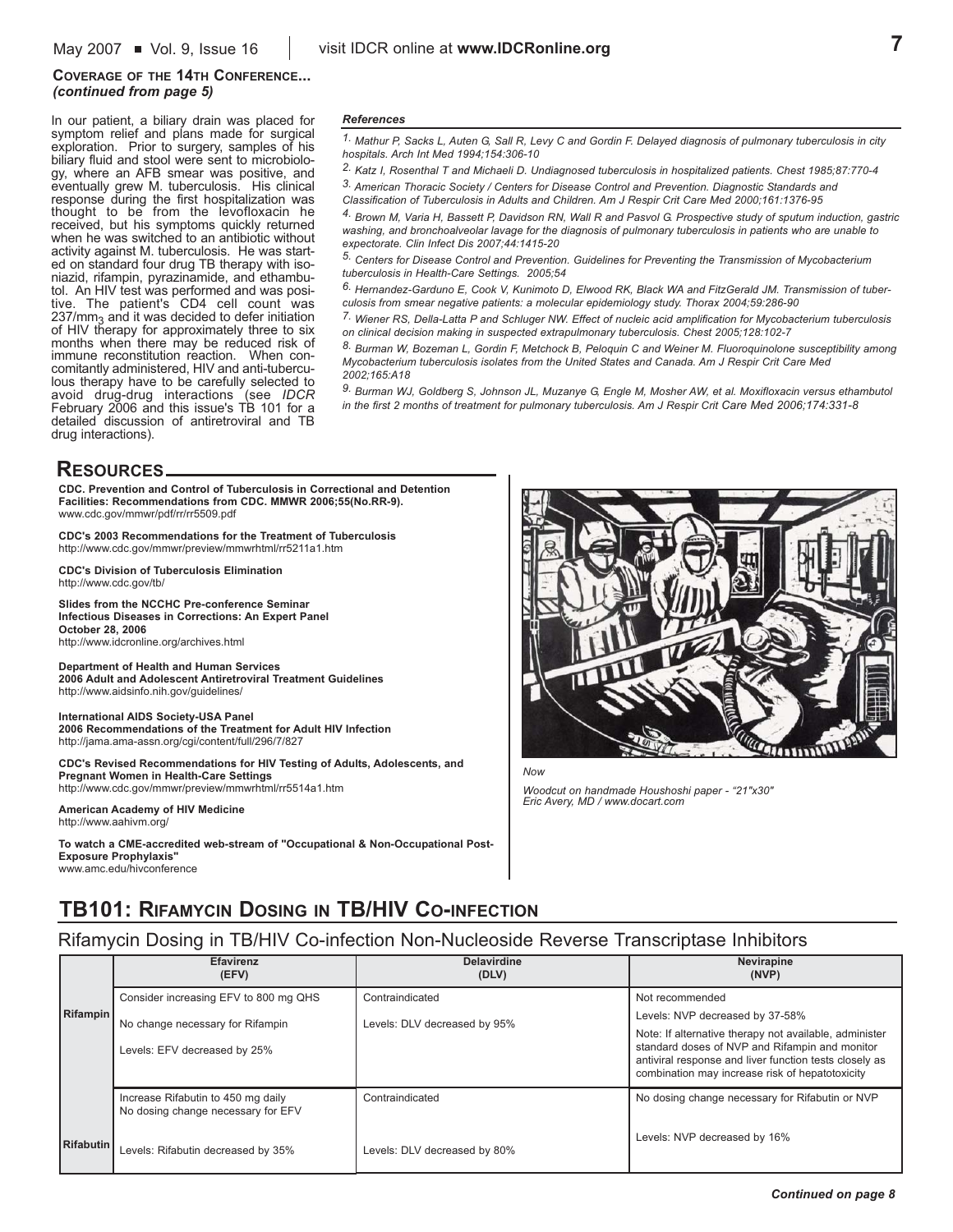## **TB101: RIFAMYCIN DOSING IN TB/HIV CO-INFECTION** *(CONT.)*

Rifamycin Dosing in TB/HIV Co-infection Protease Inhibitors

|                  | <b>Indinavir</b><br>(IDV)                                                                                                                                                                                                                                                                                                                                                     | <b>Ritonavir</b><br><b>Full dose</b><br>(RTV)                                                                              | Saquinavir<br>(SQV)                                                                                                                                                                                | <b>Nelfinavir</b><br>(NFV)                                                                                                                                   | Fosamprenavir<br>$(f-APV)$                                                                                                                                                                                                                                                                                                   | Atazanavir<br>(ATV)                                                                                                                                     | Lopinavir*<br>(LPV)                                                                                                                                                                                                                                                                                              | Tipranavir*<br>(TPV)                                                                                  |
|------------------|-------------------------------------------------------------------------------------------------------------------------------------------------------------------------------------------------------------------------------------------------------------------------------------------------------------------------------------------------------------------------------|----------------------------------------------------------------------------------------------------------------------------|----------------------------------------------------------------------------------------------------------------------------------------------------------------------------------------------------|--------------------------------------------------------------------------------------------------------------------------------------------------------------|------------------------------------------------------------------------------------------------------------------------------------------------------------------------------------------------------------------------------------------------------------------------------------------------------------------------------|---------------------------------------------------------------------------------------------------------------------------------------------------------|------------------------------------------------------------------------------------------------------------------------------------------------------------------------------------------------------------------------------------------------------------------------------------------------------------------|-------------------------------------------------------------------------------------------------------|
| <b>Rifabutin</b> | If NOT RTV<br>boosted:<br>Decrease<br>Rifabutin to 150<br>mg daily or 300<br>mg 3x/week;<br>Increase IDV to<br>1000 mg every<br>8 hours<br>Levels:<br>Rifabutin<br>increased by 2-<br>fold<br>IDV decrease by<br>32%<br>If RTV boosted:<br>Decrease<br>Rifabutin 150<br>mg QOD or 150<br>mg 3x/week; No<br>IDV dose adjust-<br>ments are nec-<br>essary<br>Levels:<br>No Data | Decrease<br>rifabutin to 150<br>mg QOD or<br>dose 3x/week.<br>Levels:<br>Rifabutin con-<br>centrations<br>increase 4-fold. | If NOT boosted:<br>Contraindicated<br>If RTV boosted:<br>Decrease<br>Rifabutin 150<br>mg QOD or 150<br>mg 3x/week.<br>No SQV dose<br>adjustments are<br>necessary<br>Levels:<br>No Data            | With NFV 1250<br>mg Q12H<br>decrease<br>Rifabutin to 150<br>mg QD or 300<br>mg 3x/week.<br>No NFV dose<br>adjustments are<br>necessary<br>Levels:<br>No Data | If RTV NOT<br>concomitantly<br>administered:<br>Decrease<br>Rifabutin to 150<br>mg QD or 300<br>mg 3x/week.<br>No f-APV dose<br>adjustments are<br>necessary<br>Levels:<br>Rifabutin<br>increased 1.9-<br>fold<br>If RTV boosted:<br>Decrease<br>Rifabutin to 150<br>mg QOD or<br>3x/week.<br>Levels: Rifabutin<br>increased | Decrease<br>Rifabutin dose<br>to 150 mg QOD<br>or 3x/week<br>No ATV dose<br>adjustments are<br>necessary<br>Levels: Rifabutin<br>increased 2.5-<br>fold | Decrease<br>Rifabutin dose<br>to 150 mg QOD<br>or 3x/week.<br>No dose adjust-<br>ments are nec-<br>essary for LPV/r<br>Levels: Rifabutin<br>increased 3-fold.                                                                                                                                                    | Decrease<br>Rifabutin to 150<br>mg QOD or<br>3x/week.<br>Levels: Rifabutin<br>increased 2.9-<br>fold. |
| Rifampin         | Contraindicated<br>Levels:<br>IDV (unboosted)<br>decreased 89%<br>IDV (boosted)<br>decreased 87%                                                                                                                                                                                                                                                                              | Alternate antimi-<br>crobial should<br>be considered.<br>Levels:<br>RTV decreased<br>by 35%.                               | Contraindicated<br>Levels:<br>SQV levels<br>decreased by<br>84%.<br>Note: Severe<br>hepatotoxicity<br>observed with<br>Saquinavir 1000<br>mg/RTV 100 mg<br>Q12 hours +<br>Rifampin 600<br>mg daily | Contraindicated<br>Levels:<br>NFV decreased<br>by 82%                                                                                                        | Contraindicated<br>Levels:<br>APV decreased<br>by 82%;                                                                                                                                                                                                                                                                       | Contraindicated<br>Levels:<br>No data                                                                                                                   | Contraindicated<br>Levels:<br>LPV decreased<br>by75%<br>Limited clinical<br>experience sug-<br>gests LPV/r 3<br><b>SGC + RTV 300</b><br>mg BID may<br>overcome inter-<br>action.<br>Hepatotoxicity<br>may be associ-<br>ated with<br>increase RTV<br>dose. Rifabutin<br>is recommended<br>instead of<br>Rifampin | No data<br>Should NOT be<br>co-administered                                                           |

*By: Todd Correll. PharmD, BCPS and Nichole Kiziah\*\*, PharmD*

*Disclosures: TC: Consultant: Pfizer, Speaker's Bureau: Gilead Sciences, Abbott Laboratories; NK: Speaker's Bureau: Gilead, Boehringer-Ingelheim NK: Assumes ATV, LPV and TPV boosted with RTV*

#### **Notes:**

NRTIs not expected to have clinically significant interactions with rifamycins. For patients with CD4 cell counts <100 cells/mm3, daily or three times weekly TB regimens are preferred. If patients are not receiving NNRTI- or PI-based antiretroviral therapy, Rifampin can be used in place of Rifabutin. If a three times weekly TB regimen is preferred, Rifabutin does not require dose alteration when concomitantly administered with a RTV boosted PIbased antiretroviral regimen (i.e. if on ATZ/RTV the Rifabutin dose would be 150 mg every other day or three times per week). Please see recommendation in above table for Rifabutin dosing recommendations when co-administered with a PI.

If an Efavirenz-based regimen is used, Rifabutin 600 mg three times weekly is recommended.

INH, PZA and EMB require escalation in doses if a three times weekly regimen is preferred.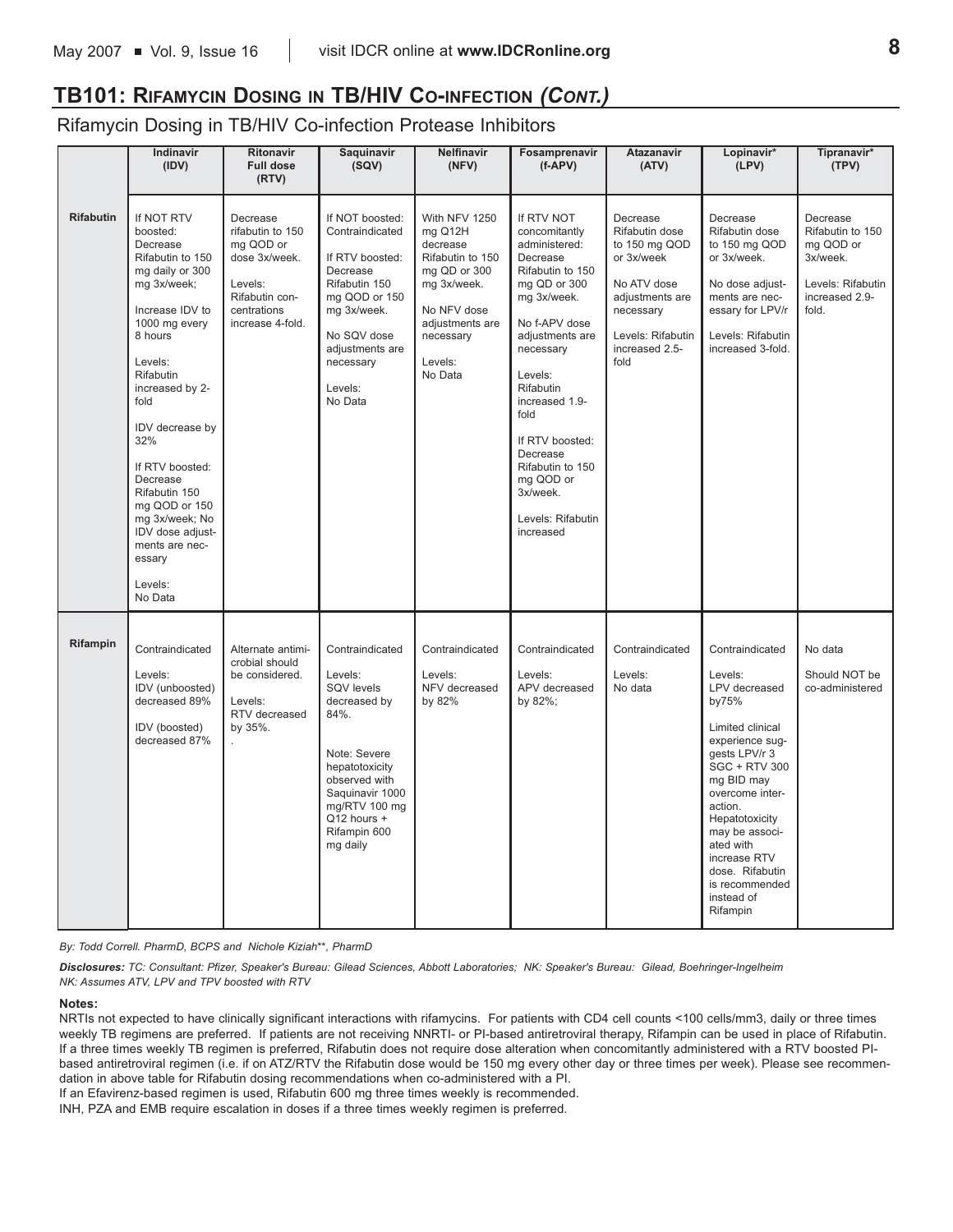## **IDCR-O-GRAM**

## **Figure 1** - TB Screening: Minimal Risk Facility



## **Figure 2 - > TB Screening: Minimal Risk Facility**



**Figure 3** - TB Screening: Minimal Risk Facility (No previous TST+ documented)



*Source: Prevention and Control of Tuberculosis in Correctional and Detention Facilities: Recommendations from CDC. MMWR 2006;55(RR-9)*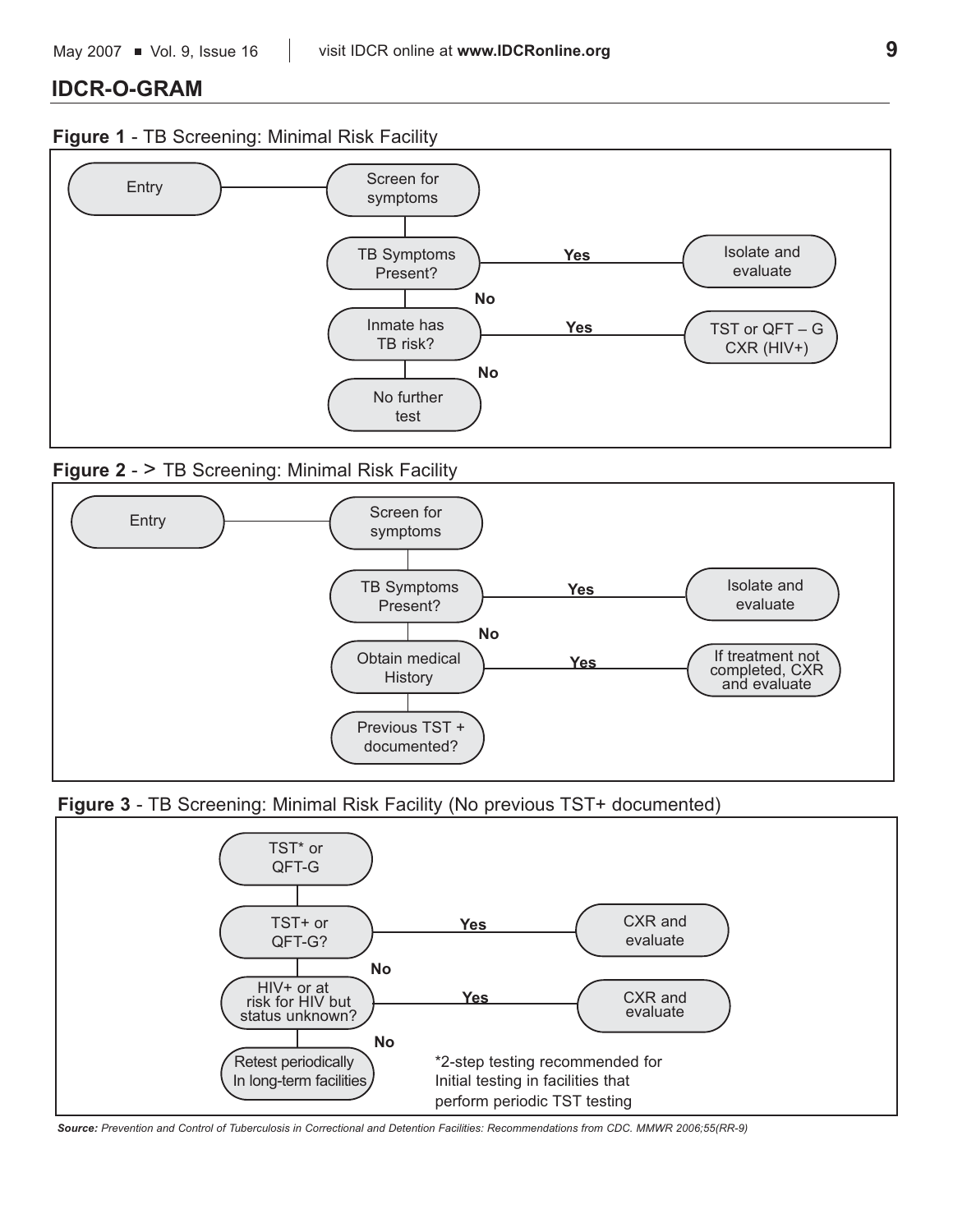## **SAVE THE DATES**

**Medication Assisted Therapy (MAT): Interventions for Drug Users in Correctional Settings** American Correctional Health Services Association (ACHSA) 2007 Multidisciplinary Professional Development Conference June 4, 2007 Reno, NV Visit:http://www.achsa.org/displaycommon.cfm?an=1&subarticlenbr=49

**Dual Focus on Correctional Health: Legal and Ethical Considerations and Emerging Issues**

American Correctional Health Services Association (ACHSA) 2007 Multidisciplinary Professional Development Conference June 5-7, 2007 Reno, NV Visit:http://www.achsa.org/displaycommon.cfm?an=4

**Correctional Mental Health Seminar** Las Vegas, NV July 15-16, 2007 Visit:www.ncchc.org/education/MH200 7/lasvegas.html

**IAS 2007: 4th IAS Conference on HIV Pathogenesis, Treatment and Prevention** Sydney, Australia July 22-27, 2007 Visit:www.ias2007.org/start.aspx

#### **47th Annual Interscience**

**Conference on Antimicrobial Agents and Chemotherapy (ICAAC™)** Sydney, Australia July 22-27, 2007 Visit:www.icaac.org

#### **National Conference on Correctional Health Care**

Nashville, TN October 13-17 Visit:http://www.ncchc.org/education/n ational2007.html

## **NEWS AND LITERATURE REVIEWS**

#### **Pattern of US Tuberculosis Cases Shifting**

Utilizing data from a recent study of tuberculosis (TB) cases among foreign-born persons in the United States, this news article, published in the Journal of the American Medical Association, highlights the changing epidemiological trends in tuberculosis (TB) cases in the United States.<sup>1</sup> Despite the fact that TB cases among US-born residents between 1993 and 2004 fell by 62%, cases among foreign-born residents rose by 5% during the same time period, growing from 29% to 54% of total cases. Notably, of all the reported cases among foreign-born residents in 2004, about half had lived in the United States for at least five years. The increasing proportion of cases among foreign-born individuals who have lived in the United States for more than five years renders existing recommendations, which call for tuberculin skin testing and treatment of latent infections only among those who have lived in the United States for less than five years, obsolete. While new guidelines are under review, many experts, the article suggests, fear that rising cases in immigrant populations together with cutbacks in state and federal TB-control programs could create a resurgence in TB cases, similar to that seen in the United States in the late 1980s and early 1990s.

*1.Tuberculosis among foreign-born persons in the United States: achieving tuberculosis elimination. Cain, KP et al. American Journal of Respiratory Critical Care Medicine. 2007; 175:75-79.* 

*Pattern of US Tuberculosis Cases Shifting. Voelker, R. Journal of the American Medical Association. 2007 Feb;297(7): 685.*

#### **Missed Opportunities for Earlier Diagnosis of HIV Infection - South Carolina, 1997-2005**

In this study, originally published in *MMWR*, investigators examined opportunities to detect HIV infection among all cases of HIV and AIDS reported in South Carolina prior to the 2006 release of revised CDC guidelines for HIV testing in health-care settings. Of the 4,315 reported cases of HIV infection from 2001-2005, 41% were late-testers, defined as persons in whom AIDS was diagnosed within one year of the initial HIV diagnosis. By linking data from the South Carolina HIV/AIDS Reporting System (HARS) and the South Carolina Office of Research and Statistics (ORS), the investigators were able to determine that 73% of the late-testers had made at least one documented visit to a South Carolina health-care facility between 1997 and 2005. In total, these late-testers made 7,988 visits to various facilities such as emergency departments (79.9%), inpatient settings (12.3%), outpatient facilities (7.4%), and free clinics (1.4%). 79% of the resulting diagnoses were categorized as not likely to be suggestive of an HIV infection, even though 33.9% of the late-testers were identified as persons with high risk practices that should have prompted HIV screening if risk histories had been elicited. These findings, the authors assert, suggest that routine, opt-out HIV screening of all patients, rather than risk based testing, might result in substantially earlier HIV diagnoses in South Carolina.

In an accompanying editorial, authors from the CDC note that the findings from the South Carolina study support the new recommendations for routine, optout HIV screening in all health care settings. Additionally, they highlight the fact that a substantial proportion of the newly diagnosed HIV cases in 2004-2005 had low CD4+ cell counts, suggesting a high prevalence and long duration of undiagnosed HIV infections in South Carolina. In considering the limitations of the report, the members of the CDC

point out that certain HIV/AIDS diagnoses may not have been reported to HARS/ORS, the matching of records might not have been successful in all cases, patients might have rejected HIV testing, and certain late-testers may not have been HIV infected during the time of their health care visits. In conclusion, they remark that the capacity of treatment and preventive services in South Carolina will need to increase if HIV testing is made routine.

*Missed Opportunities for Earlier Diagnosis of HIV Infection - South Carolina, 1997-2005. Duffus W. et al. Journal of the American Medical Association. 2007;297(2):149-150.*

#### **Reducing Tuberculosis Incidence by Tuberculin Skin Testing, Preventive Treatment, and Antiretroviral Therapy in an Area of Low Tuberculosis Transmission**

Researchers in Switzerland, an area with low rates of TB transmission, assessed the effect of tuberculin skin testing (TST) and preventive treatment on the incidence of tuberculosis (TB). Using data from the more than six thousand participants in the Swiss HIV Cohort Study (SHCS), the investigators calculated a TB incidence of 0.22 cases per 100 personyears in the overall study population. Among the 69% of individuals who received TST, 9.4% had positive results. Significantly, if preventive treatment was not administered, the incidence of TB was found to be 1.6 cases per 100 person-years in those patients with positive TST results. In contrast, none of the 193 TST positive patients who received preventive treatment developed TB. Increased risk for TB in the study population included: positive TST results, missing TST results, origin from sub-Saharan Africa, low CD4+ cell counts, and high plasma HIV RNA levels. Those patients receiving combination antiretroviral therapy were at a reduced risk. The authors suggest that potential study limitations include an underestimation of TB incidence due to the short follow-up period of two years and possible delay between the diagnosis of HIV or TB and registration in SHCS. Nonetheless, the investigators conclude that screening for latent TB using TST and preventive treatment for patients with positive TST results remains an efficacious strategy for reducing TB-associated morbidity in a country with low rates of TB transmission.

*Reducing Tuberculosis Incidence by Tuberculin Skin Testing, Preventive Treatment, and Antiretroviral Therapy in an Area of Low Tuberculosis Transmission. Elzi, L et al. Clinical Infectious Diseases. 2007 Feb;44: 94-102.*

*Compiled by Ross Boyce, MS2*

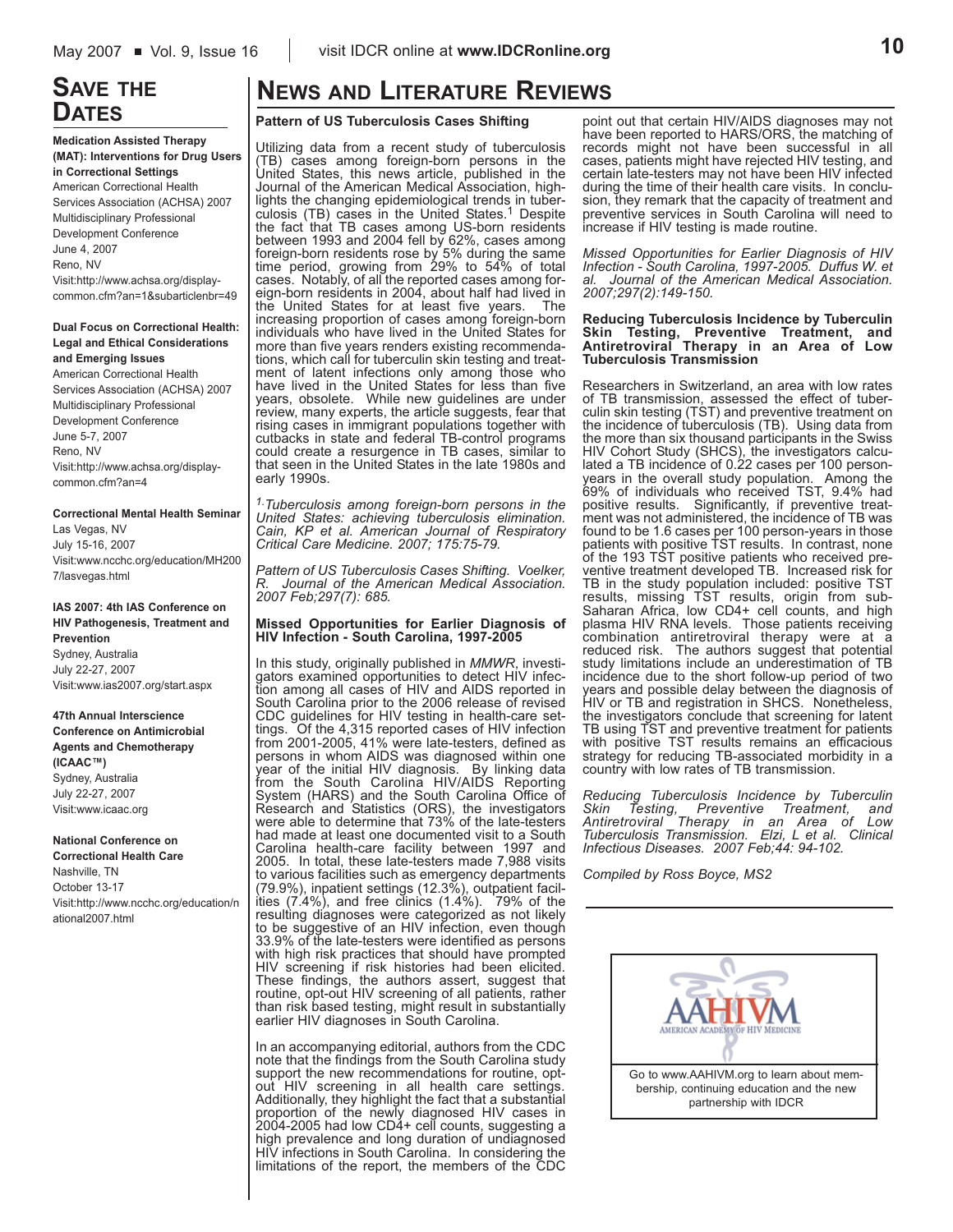## **SELF-ASSESSMENT TEST FOR CONTINUING MEDICAL EDUCATION CREDIT**

This activity has been planned and implemented in accordance with the Essential Areas and Policies of the Accreditation Council for continuing Medical Education through the joint sponsorship of Medical Education Collaborative, Inc. (MEC) and *IDCR*. MEC is accredited by the ACCME to provide continuing medical education for physicians.

Medical Education Collaborative designates this educational activity for a maximum of 1.5 AMA PRA Category 1 Credit(s)™. Physicians should only claim credit commensurate with the extent of their participation in the activity. Statements of credit will be mailed within 6 to 8 weeks following the program.

#### **Objectives:**

- The learner will be able to describe the appropriate usages of DOT when treating TB.
- The learner will be able to describe the factors that contribute to the high rates of TB infection in correctional facilities.
- The learner will become familiar with the recommended TB screening methods and procedures.
- 1. True or False? DOT should be used for the treatment of TB disease, intermittent treatment regimens for LTBI, and daily dosing treatment regimen of LTBI?

TRUE or FALSE?

- 2. Which of the following is NOT a factor that contributes to the high rate of TB infection in correction and detention facilities?
	- A. The movement of inmates (without their medical records) from institution to institution.
	- B. The concentration of individuals at high risk for TB (e.g., users of injected drugs, persons of low socio- economic status, and persons with HIV infection).
	- C. The physical structure of correctional facilities that are in
	- many cases overcrowded.
	- D. All of the above
- 3. True or False? Two-step testing should be used for periodic testing unless there is a lapse of greater than 12 months between periodic tests and should be used in the context of a contact investigation.

TRUE or FALSE?

- 4. All are limitations of QuantiFERON®-TB Gold. (QFT-G) EXCEPT:
	- A. Only a limited number of laboratories process the test.
- B. Blood specimen must be collected and processed within 12 hours of collection.
- C. The rate of false positives in non-immnosuprressed patients.<br>D. There is a lack of clinical experience in interpreting test
- There is a lack of clinical experience in interpreting test results.
- 5. Which of the following is not a factor that should prompt TB screening:
	-
	- A. History of tobacco use<br>B. Chronic renal failure Chronic renal failure
	- C. Hematologic malignancy or lymphoma
	- D. Immunosuppressive therapy
- 6. Which of the following statements regarding sputum smears is correct:

 $($   $\bigcap$  MEDICAL EDUCATION COLLABORATIVE

- A. They have a poor sensitivity with only 50% of patients with active pulmonary TB having a positive smear
- B. Patients who have smear negative disease can also transmit the infection
- C. A single negative smear is sufficient to rule out active disease

The Authority in Centinuing Education

- D. A and B<br>F A B and
- A, B and C

#### **In order to receive credit, participants must score at least a 70% on the post test and submit it along with the credit application and evaluation form to the address/fax number indicated. Statements of credit will be mailed within 6-8 weeks following the program.**

**Instructions:**

- **•** Applications for credit will be accepted until May 31, 2008.
- **•** Late applications will not be accepted.
- **•** Please anticipate 6-8 weeks to recieve your certificate.

Please print clearly as illegible applications will result in a delay.

| <b>Please check which credit you are requesting COCCONE OR SECONE OF ST AND Physicians</b> |  |  |                                                                                                                  |
|--------------------------------------------------------------------------------------------|--|--|------------------------------------------------------------------------------------------------------------------|
|                                                                                            |  |  |                                                                                                                  |
| I certify that I participated in IDCR monograph - May 2007 Issue                           |  |  | <b>Please Submit Completed Application to:</b>                                                                   |
| Please fill in the number of actual hours that you attended this activity.                 |  |  | <b>Medical Education Collaborative</b>                                                                           |
|                                                                                            |  |  | 651 Corporate Circle, Suite 104, Golden CO 80401                                                                 |
|                                                                                            |  |  | Phone: 303-420-3252 FAX: 303-420-3259<br>For questions regarding the accreditation of this activity, please call |
|                                                                                            |  |  | 303-420-3252                                                                                                     |